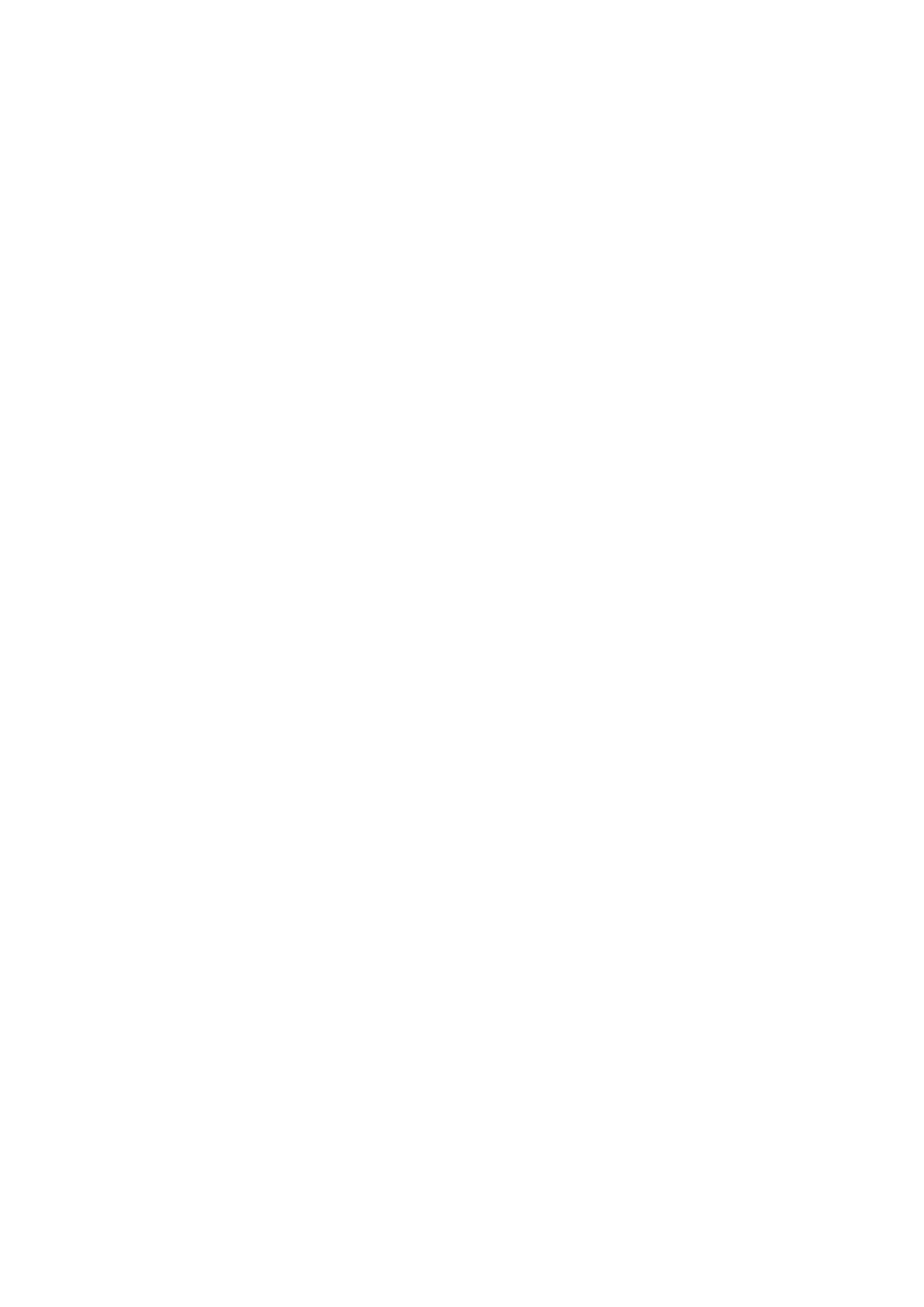| Contents |  |  |
|----------|--|--|
|          |  |  |

| Status report on outstanding contributions to the Administrative Part of the Budget and Member   |  |
|--------------------------------------------------------------------------------------------------|--|
| Information on the Director General's selections for the positions of Deputy Director General  2 |  |
|                                                                                                  |  |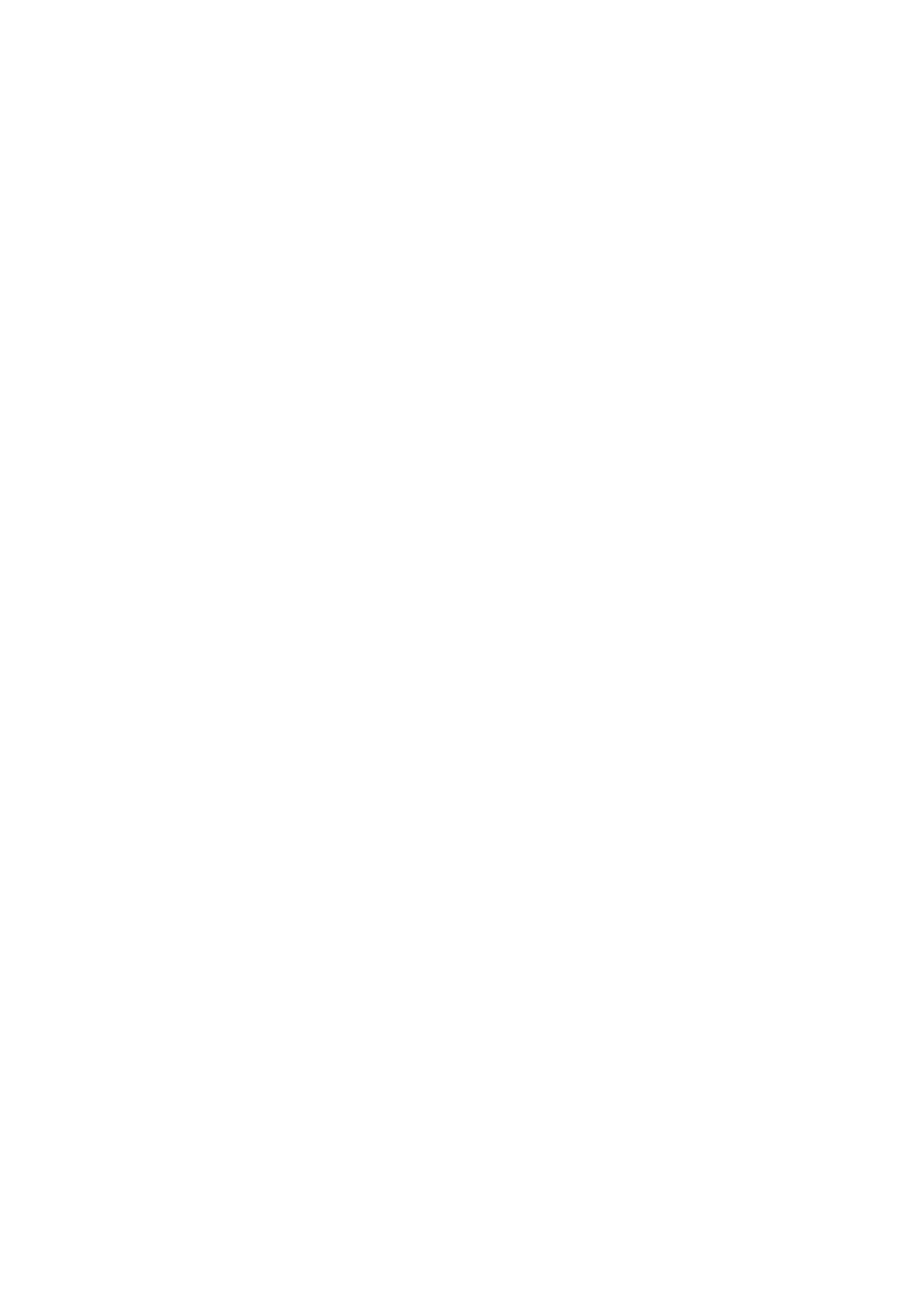## **DRAFT REPORT ON THE FIFTH SPECIAL SESSION OF THE COUNCIL**

#### <span id="page-4-0"></span>**Introduction**

1. Pursuant to Resolution No. 1385 of 28 October 2020, the Council convened for its Fifth Special Session on Monday, 31 May 2021. Owing to the COVID-19 pandemic, the meeting was chaired from the Centre International de Conférences, Geneva, but the participants took part via remote connection. One meeting was held, chaired by Mr E.P. Garcia (Philippines).

#### <span id="page-4-1"></span>**Attendance**[2](#page-4-2)

2. The following Member States were represented.

| Afghanistan         | Congo         | Hungary          | Morocco            | South Africa     |
|---------------------|---------------|------------------|--------------------|------------------|
| Albania             | Costa Rica    | India            | Mozambique         | Spain            |
| Algeria             | Côte d'Ivoire | Iran (Islamic    | Myanmar            | Sri Lanka        |
| Angola              | Croatia       | Republic of)     | Namibia            | Sudan            |
| Argentina           | Cuba          | Ireland          | Nepal              | Sweden           |
| Armenia             | Cyprus        | Israel           | <b>Netherlands</b> | Switzerland      |
| Australia           | Czechia       | Italy            | Nicaragua          | Thailand         |
| Austria             | Denmark       | Jamaica          | Niger              | Togo             |
| Azerbaijan          | Djibouti      | Japan            | Nigeria            | Tunisia          |
| <b>Bahamas</b>      | Ecuador       | Jordan           | North              | Turkey           |
| Bangladesh          | Egypt         | Kazakhstan       | Macedonia          | Turkmenistan     |
| <b>Belarus</b>      | El Salvador   | Kenya            | Norway             | Uganda           |
| Belgium             | Estonia       | Lao People's     | Pakistan           | Ukraine          |
| <b>Bolivia</b>      | Eswatini      | Democratic       | Panama             | United Kingdom   |
| (Plurinational      | Ethiopia      | Republic         | Peru               | United States of |
| State of)           | Fiji          | Latvia           | Philippines        | America          |
| Bosnia and          | Finland       | Lesotho          | Poland             | Uruguay          |
| Herzegovina         | France        | Libya            | Portugal           | Uzbekistan       |
| Botswana            | Gabon         | Lithuania        | Republic of        | Venezuela        |
| <b>Brazil</b>       | Gambia        | Luxembourg       | Korea              | (Bolivarian      |
| <b>Bulgaria</b>     | Georgia       | Madagascar       | Republic of        | Republic of)     |
| <b>Burkina Faso</b> | Germany       | <b>Maldives</b>  | Moldova            | Viet Nam         |
| Burundi             | Ghana         | Mali             | Romania            | Yemen            |
| Cabo Verde          | Greece        | Malta            | Russian            | Zambia           |
| Cambodia            | Guatemala     | Marshall Islands | Federation         | Zimbabwe         |
| Cameroon            | Guinea        | Mauritania       | Rwanda             |                  |
| Canada              | Guyana        | <b>Mauritius</b> | Serbia             |                  |
| Chile               | Haiti         | Mexico           | Sierra Leone       |                  |
| China               | Holy See      | Mongolia         | Slovakia           |                  |
| Colombia            | Honduras      | Montenegro       | Slovenia           |                  |
|                     |               |                  |                    |                  |

<span id="page-4-2"></span><sup>&</sup>lt;sup>2</sup> The list of participants is contained in document C/Sp/5/5. Unless otherwise indicated, all documents are available on the Council section of the IOM website.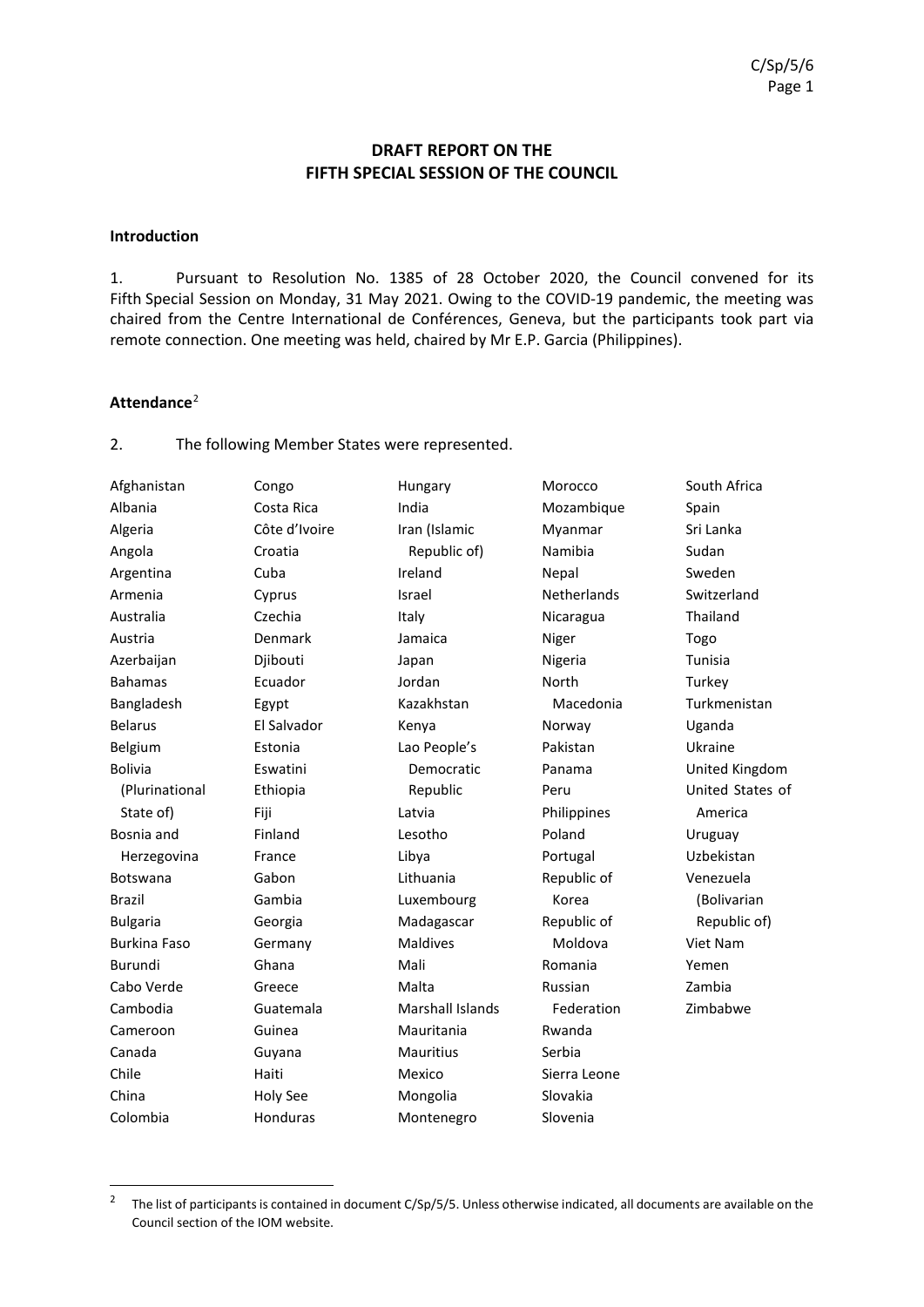### <span id="page-5-0"></span>**Credentials of representatives**

3. The Council noted that the Director General had examined the credentials of the representatives of the Member States listed in paragraph 2 and found them to be in order.

#### <span id="page-5-1"></span>**Adoption of the agenda**

4. The provisional agenda contained in document C/Sp/5/1 was adopted by the Council and subsequently issued as document C/Sp/5/4.

#### <span id="page-5-2"></span>**Status report on outstanding contributions to the Administrative Part of the Budget and Member State voting rights**

5. The Administration, referring to document C/112/5, entitled Status report on outstanding contributions to the Administrative Part of the Budget and Member State voting rights, reported that, as at 15 May 2021, the combined total of outstanding assessed contributions for 2020 and previous years and assessed contributions for 2021 still due was CHF 37,961,088. Of the 36 Member States subject to Article 4 of the IOM Constitution, 16 had lost their right to vote. Four Member States in arrears had negotiated payment plans with the Administration but three of them had lost their voting rights, having failed to meet their obligations.

6. The representatives of one regional group, noting the report, urged Member States in arrears to consider agreeing payment plans with the Administration to ensure that the Organization could count on the resources it needed, despite the financial and economic difficulties resulting from the COVID-19 pandemic.

7. The Council took note of document C/112/5.

### <span id="page-5-3"></span>**Information on the Director General's selections for the positions of Deputy Director General**

8. The Chairperson introduced document C/Sp/5/3, entitled Report on the process for the appointment of the Deputy Director General for Operations and Deputy Director General for Management and Reform, in which the process leading to the selection of the two new Deputy Directors General was summarized.

9. The Chairperson of the ad hoc commission established pursuant to Resolution No. 1385 of 28 October 2020, on strengthening the senior leadership structure of the Organization, highlighted the key points of the process outlined in document C/Sp/5/3. The ad hoc commission had agreed to take decisions by consensus and to interview all 25 individual candidates, so as to ensure fairness and transparency. Following the interviews, the commission had prepared shortlists of three candidates for each position, which had then been submitted to the Director General. The ad hoc commission had agreed to write a "legacy letter" to assist the work of future similar ad hoc commissions, without prejudice to their mandates. She commended the members of the commission for their professionalism.

10. The Director General, expressing appreciation to the chairperson and members of the ad hoc commission for greatly facilitating the selection process, said that all six shortlisted candidates were highly qualified and could have benefited the work of the Organization. He had personally interviewed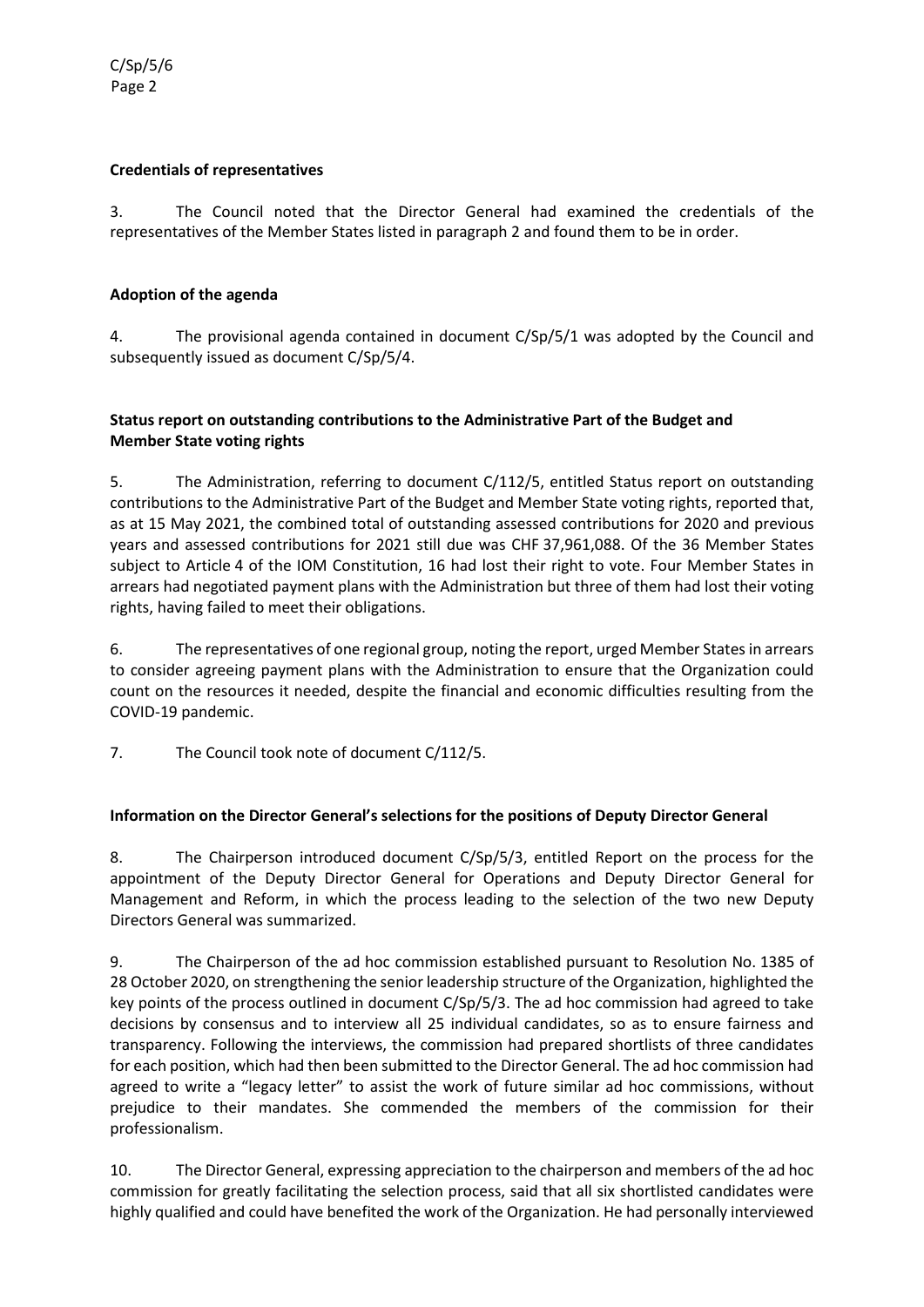them all, focusing on the key issues that Member States had identified: pursuing a merit-based approach and ensuring gender and geographical diversity among staff at all levels. His selections had been communicated to Member States in a letter dated 21 May 2021. Ms Ugochi Daniels of Nigeria, chosen for the position of Deputy General for Operations, had a wealth of experience in various entities across the United Nations system and had worked both at United Nations Headquarters and in the field. Her outstanding record, recognized integrity and commitment to empowering women and girls would make her an invaluable asset, while her operational experience was ideally suited to her new role. To the position of Deputy Director General for Management and Reform, Ms Amy E. Pope of the United States of America would bring strong management and policy skills, in addition to her legal background. Her experience of change management, institutional reform and handling large-scale budgets would help to steer the Organization's budget reform process; moreover, she had displayed an impressive understanding of migration dynamics and IOM governance issues.

11. During the ensuing discussion, strong support was expressed for the Director General's selections for the two positions and both candidates were congratulated and wished well. Member States welcomed the culmination of the two-year process, under the stewardship of the current and previous Chairpersons of the Council, and expressed appreciation for the efficient, consensus-based work of the ad hoc commission. The transparent, consultative selection process, duly centred on a merit-based approach, had seen a pool of high-calibre candidates whittled down to two extremely well-qualified appointees. Their skills and expertise would benefit the Organization as it tackled growing migration challenges, especially in the post-COVID-19 world, and worked to implement its expanding and increasingly complex mandate while seeking efficiencies at Headquarters and in the field, and pursuing its reform agenda. Several Member States suggested that the process should serve as a model for similar exercises in the future. The appointment of two women would further the goal of ensuring gender parity at all levels of the Organization, including in senior management.

12. While many expressed satisfaction at the consideration given to geographical diversity in the selection of the two new Deputy Directors General, the representatives of one regional group and one Member State expressed disappointment that the opportunity had not been seized to redress the longstanding underrepresentation of that region at senior management level within the Organization, despite the region's significant interest in and contribution to the Organization's work. It was to be hoped that future appointments would remedy the situation.

13. The Director-General said that the process, while lengthy, had demonstrated the enormous advantages of the multilateral system in seeking a fair and balanced result in the face of divergent views. Member States were to be commended on their engagement and persistence. While the number of positions available had inevitably meant difficult choices, all regions should feel assured of the Organization's commitment to them and to the principle of regional diversity at all levels.

14. The Council took note of the Director General's selections for the positions of Deputy Director General.

### **Departure of the Deputy Director General**

15. The Director General, paying tribute to the outgoing Deputy Director General, said that, despite a potentially inauspicious start, they had forged a strong and fruitful working relationship and a close friendship. Accepting several extensions to her tenure, which had entailed uncertainty and personal sacrifice, was proof of her unstinting commitment to the Organization. She had displayed stamina, perseverance and tenacity in pursuing reform and her legacy would be long-lasting.